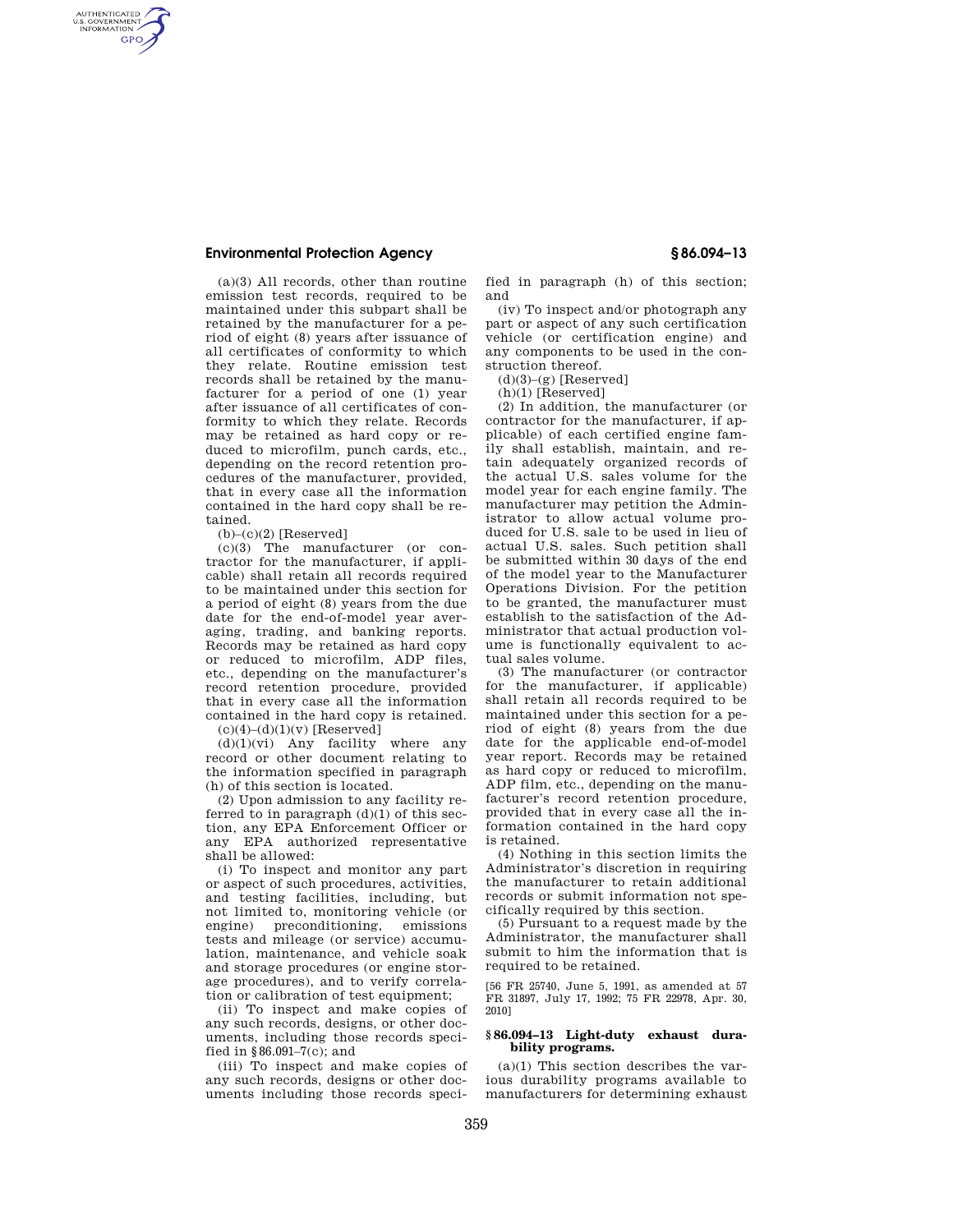deterioration factors (DFs) for the certification of 1994 and beyond model year light-duty vehicles and light-duty trucks. While this section describes many of the important elements of these durability programs, it is not intended as an exhaustive list of all requirements applicable either to these programs or to the certification process.

(2) The durability programs consist of various elements, such as a statement of applicability, a service accumulation method, vehicle/component selection methods, durability data vehicle compliance requirements, in-use verification requirements, optional elements, data reporting requirements,

# **§ 86.094–13 40 CFR Ch. I (7–1–10 Edition)**

and additional requirements. Cross references to other sections in this subpart are indicated where appropriate.

(b) The following table summarizes the durability programs available to all manufacturers of light-duty vehicles and light-duty trucks. The Tier 1 and Tier 0 standards cited in the table are those specified in §86.094–8 (for light-duty vehicles) and §86.094–9 (for light-duty trucks). The durability programs described in this section are separate and distinct alternatives, such that determination of an exhaust deterioration factor under one program does not require compliance with the requirements of a different durability program.

| Class                                | Standards | Durability program name | Optional elements             |
|--------------------------------------|-----------|-------------------------|-------------------------------|
| Light-duty Vehicles                  | Tier 1    |                         | Carryover.                    |
|                                      |           |                         | Extrapolation.                |
|                                      |           |                         | Substitute AMA.<br>Carryover. |
|                                      |           |                         | Extrapolation.                |
|                                      |           |                         | Substitute AMA.               |
|                                      | Tier 0    |                         | Carryover.<br>Carryover.      |
|                                      |           |                         | Substitute AMA.               |
|                                      |           |                         | Carryover.                    |
|                                      |           |                         | Substitute AMA.               |
| Light-duty Trucks    Tier 1 & Tier 0 |           |                         | Carryover.<br>Carryover.      |
|                                      |           |                         | Carryover.                    |

(c) *Standard AMA durability program*— (1) *Applicability.* The standard AMA durability program is applicable to lightduty vehicles in model years 1994 and beyond.

(2) *Service accumulation method.* The method shall be mileage accumulation performed on whole durability data vehicles, using the Durability Driving Schedule (commonly referred to as the AMA schedule) specified in appendix IV to this part. The provisions of §86.094– 26(a), which include vehicle weight requirements, the duration of mileage accumulation, and the specification of emission tests to be performed during the mileage accumulation, shall apply. Scheduled and unscheduled maintenance may be performed on the vehicle in accordance with the provisions of §86.094–25.

(3) *Vehicle/component selection method.*  Durability data vehicles shall be selected by the Administrator as required in §86.090–22(a) and in accordance with the provisions of §86.094– 24(c)(1). Typically, the Administrator selects one durability data vehicle to represent each engine-system combination. The selection of durability data vehicles is also governed by §86.091–  $7(a)(2)(i)(A)$ , which generally requires that vehicles used for certification must be representative of production vehicles.

(4) *Durability data vehicle compliance requirements.* Durability data vehicle compliance requirements for the Standard AMA Durability Program are contained in §86.094–28(a). These include the method of calculating deterioration factors, line crossing criteria, and related requirements.

(5) *In-use verification.* Manufacturer testing of in-use vehicles subsequent to certification is not a requirement of the Standard AMA Durability Program.

(6) *Optional elements*—(i) *Extrapolation.* Manufacturers selecting the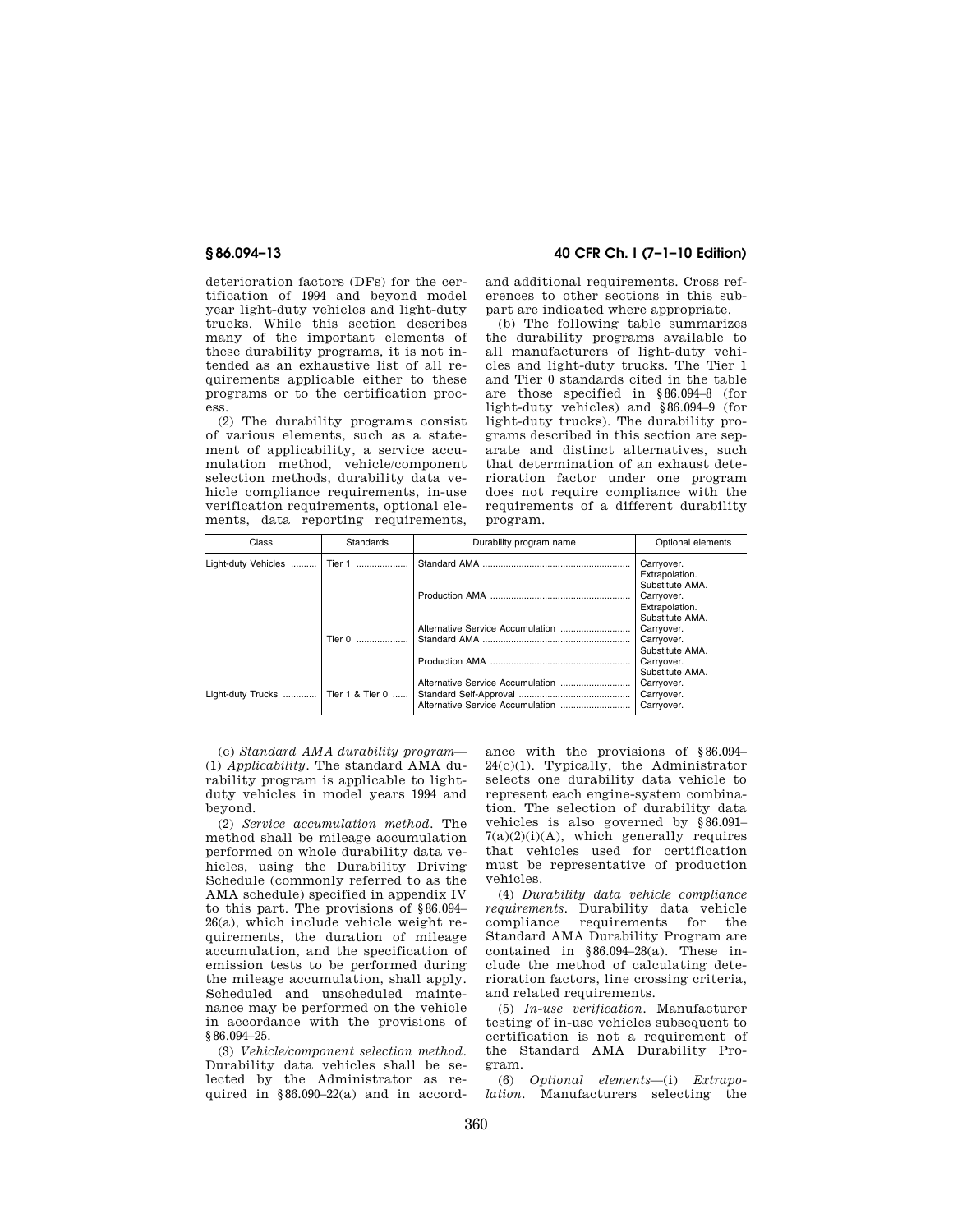Standard AMA Durability Program may petition the Administrator for the use of extrapolated mileage accumulation data according to the provisions of §86.094–26(a)(4) for use in certifying light-duty vehicles to the Tier 1 standards of §86.094–8. If use of extrapolated data is approved, deterioration factors are determined by the method of linear extrapolation described in §86.094–  $28(a)(4)(i)$ .

(ii) *Substitute AMA.* Manufacturers selecting the Standard AMA Durability Program may petition the Administrator under  $\overline{\$86.094-26(a)(2)(ii)}$  to substitute a different whole-vehicle mileage accumulation schedule for the Durability Driving Schedule (standard AMA) specified in appendix IV to this part.

(iii) *Carryover and carryacross.* Manufacturers selecting the Standard AMA Durability Program may petition. the Administrator for the use of carryover or carryacross mileage accumulation data according to the provisions of §86.094–24(f). If use of carryover or carryacross data is approved, deterioration factors are determined by the method of linear extrapolation described in §86.094–28(a)(4)(i).

(7) *Data reporting requirements.* Data reporting requirements for the Standard AMA Durability Program are contained in  $\S 86.094 - 21$ ,  $86.094 - 23(b)(1)(i)$ , and 86.094–26 (a)(6)(ii) and (a)(7).

(d) *Production AMA durability program*—(1) *Applicability.* The production AMA durability program is applicable to light-duty vehicles in model years 1994 and beyond.

(2) *Service accumulation method.* The method shall be mileage accumulation performed on whole durability data vehicles, using the Durability Driving Schedule (commonly referred to as the AMA schedule) specified in appendix IV to this part. The provisions of §86.094– 26(a), which include vehicle weight requirements, the duration of mileage accumulation, and the specification of emission tests to be performed during the mileage accumulation, shall apply. Scheduled and unscheduled maintenance may be performed on the vehicle in accordance with the provisions of §86.094–25.

(3) *Vehicle/component selection method.*  Durability data vehicles shall be selected by the Administrator as required in §86.090–22(a) and in accordance with the provisions of §86.094– 24(h). Typically, the Administrator selects several random production durability data vehicles, up to a maximum of three vehicles per engine family group.

(4) *Durability data vehicle compliance requirements.* Durability data vehicle compliance requirements for the Production AMA Durability Program are contained in  $$86.094-28(a)(7)$ . These include the method of calculating deterioration factors, line crossing criteria, and related requirements.

(5) *In-use verification.* The Production AMA Durability Program includes no requirement for manufacturer testing of in-use vehicles subsequent to certification.

(6) *Optional elements*—(i) *Extrapolation.* Manufacturers selecting the Production AMA Durability Program may petition the Administrator for the use of extrapolated mileage accumulation data according to the provisions of §86.094–26(a)(4) for use in certifying light-duty vehicles to the Tier I standards of §86.094–8. If use of extrapolated data is approved, deterioration factors are determined by the method of linear extrapolation described in §86.094–  $28(a)(7)(ii)(B)$ .

(ii) *Substitute AMA.* Manufacturers selecting the Production AMA Durability Program may petition the Administrator under  $$86.094-26(a)(2)(ii)$  to substitute a different whole-vehicle mileage accumulation schedule for the Durability Driving Schedule (standard AMA) specified in appendix IV to this part.

(iii) *Carryover and carryacross.* Manufacturers selecting the Production AMA Durability Program may petition the Administrator for the use of carryover or carryacross mileage accumulation data according to the provisions of  $§86.094-24(h)(1)(v)$ . If use of carryover or carryacross data is approved, deterioration factors are determined by the method of linear extrapolation described in §86.094–28(a)(7)(ii)(B).

(7) Data reporting requirements for the Production AMA Durability Program are contained in §§86.094–21, 86.094–23(b)(1)(i), and 86.094–26 (a)(6)(ii) and (a)(7).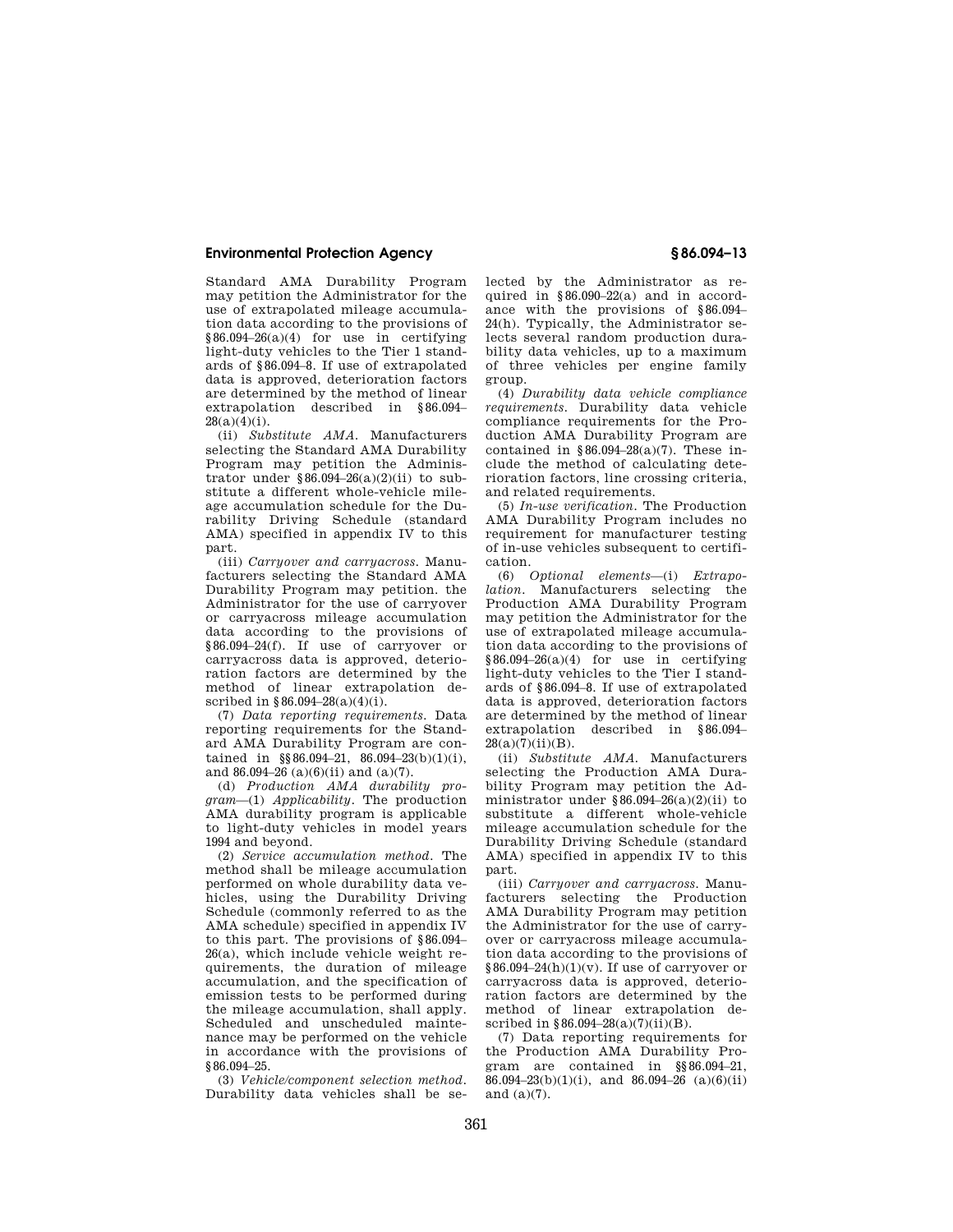**§ 86.094–13 40 CFR Ch. I (7–1–10 Edition)** 

(8) *Additional requirements.* (i) For engine families subject to the procedures of the Production AMA Durability Program, the manufacturer shall submit deterioration factors to the Administrator for approval to use them for certification. The Administrator shall approve the use of deterioration factors that:

(A) The manufacturer attests are representative of the durability performance of its vehicles in actual field use when maintained according to the manufacturer's maintenance instructions (as limited under §86.094–25(a)); and

(B) Are equal to or greater than the deterioration factors that EPA determines under paragraph  $(d)(8)(ii)$  of this section.

(ii) EPA shall determine minimum deterioration factors for engine families subject to the Production AMA Durability Program. This determination shall be based on a procedure of grouping engine families (see §86.094–24(a)) in order to use historical certification data to determine deterioration factors for each engine family group. The historical data shall be updated yearly through the testing of production durability data vehicles. Test vehicle requirements under these procedures are contained in §86.094–24 (h) and compliance requirements are contained in  $§86.094–28(a)(7)$ .

(iii) *Request procedures.* (A) A manufacturer wishing to participate in the Production AMA Durability Program must submit to the Administrator, for each model year, a written request describing the engine families that the manufacturer elects to be included in the program.

(B) The Administrator may declare ineligible any engine family for which the Administrator determines there is unreasonable risk in determining a deterioration factor using the methods of the Production AMA Durability Program. Furthermore, the Administrator may limit the number of engine families within the manufacturer's product line that are eligible for the Production AMA Durability Program.

(C) Upon approval of the manufacturer's request to participate, the Administrator and the manufacturer may enter into a written agreement prescribing the terms and conditions of the program. This agreement shall be equitable as compared to agreements entered into with other manufacturers. The agreement shall specify:

(*1*) The engine families to be included in the program and the engine family groups that have been established by the provisions of  $§86.094-24(a)$  (8) and  $(9)$ 

(*2*) The procedures for the selection of production durability data vehicles specified under the provisions of §86.094–24(h); and

(*3*) The procedures for the determination of minimum exhaust emission deterioration factors for each engine family group.

(iv) *Withdrawal from Production AMA Durability Program.* (A) Subject to the conditions of paragraphs  $(d)(8)(iv)$  (B) through (F) of this section, a manufacturer may, at any time, withdraw all of its product line or separate engine family groups from this program. Only entire engine family groups may be withdrawn.

(B) Once any engine family in an engine family group is certified using deterioration factors determined in the Production AMA Durability Program, the manufacturer shall operate and test the production durability data vehicles specified in §86.094–24(h) in accordance with the procedures of this part.

(C) The Administrator shall notify the manufacturer if a nonconformity of a category of vehicles within the engine family group is indicated by the production durability data. For the purpose of this paragraph, a nonconformity is determined to exist if:

(*1*) Any emission data vehicle within an engine family of the model year most recently certified under the production AMA Durability Program is projected to exceed an emission standard by applying deterioration factors generated by a production durability data vehicle within the same engine family; or

(*2*) Any of the most recent model year's production durability data vehicle configurations tested under paragraph  $(d)(8)(iv)(B)$  of this section line<br>crosses as defined in §86.094- $\frac{8}{8}$  crosses as defined in  $28(a)(7)(ii)(C)$ . For the purpose of this paragraph, data from identical vehicles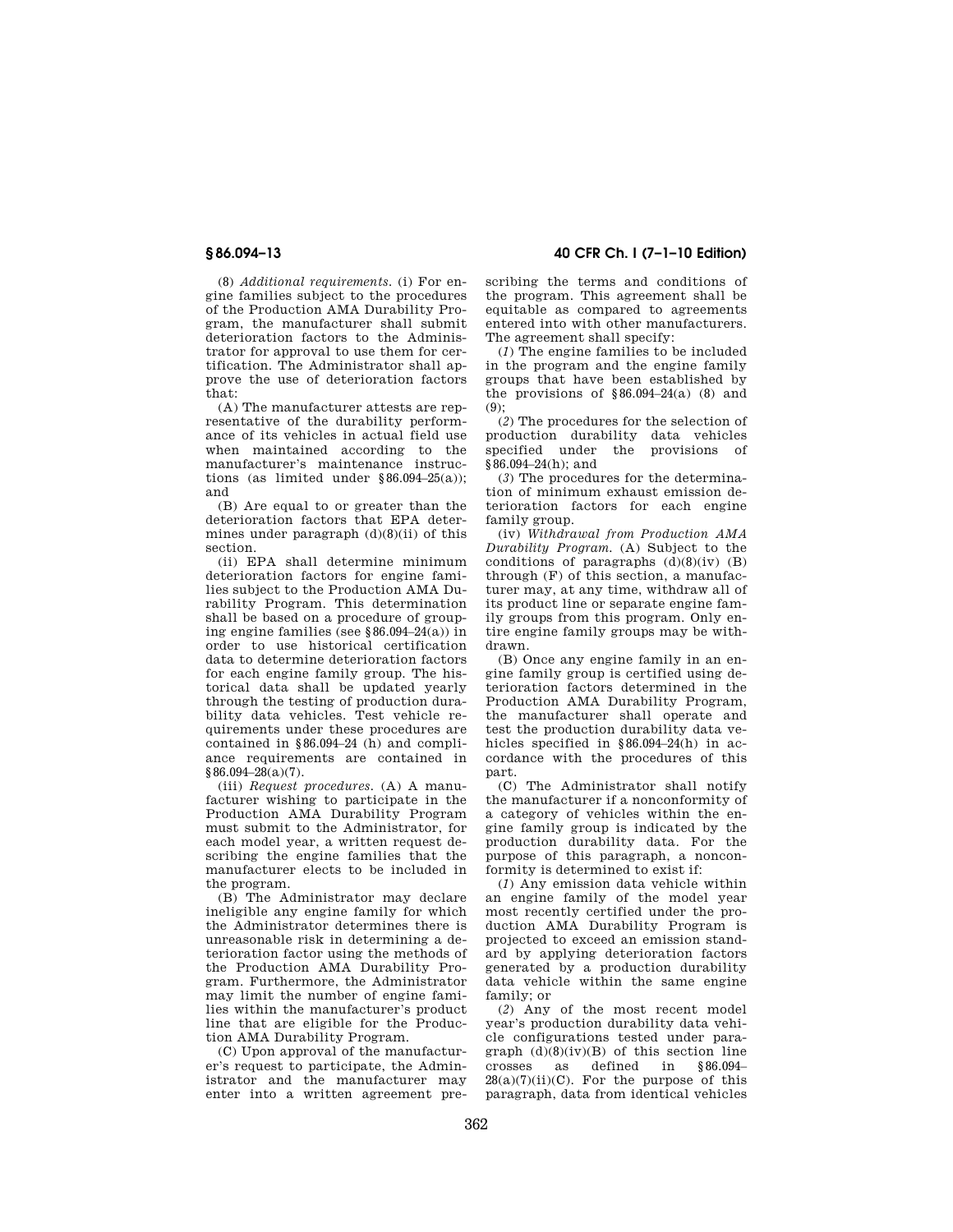will be averaged as under §86.094–  $28(a)(4)(i)$  (A) and (B)

(D) If the Administrator notifies a manufacturer of such a nonconformity, the manufacturer shall submit, by a date specified by the Administrator, a plan to remedy the nonconformity which is acceptable to the Director, Office of Mobile Sources. For the purpose of this paragraph, the term ''remedy the nonconformity'' will have the same meaning as it does when it appears in section  $207(c)(1)$  of the Clean Air Act (42 U.S.C. 7541(c)(1)).

(E) The manufacturer shall comply with the terms of the remedial plan approved by the Director, Office of Mobile Sources.

(F) If a manufacturer does not comply with the requirements of paragraph  $(d)(8)(iv)$  (B), (D), or (E) of this section, the Administrator may deem the certificate of conformity for the affected engine families void *ab initio.* 

(e) *Alternative Service Accumulation Durability Program*—(1) The Alternative Service Accumulation Durability Program is applicable to light-duty vehicles and light-duty trucks in model years 1994 and beyond.

(2) *Service accumulation method.* (i) The manufacturer shall propose a service accumulation method for the Alternative Service Accumulation Durability Program, for advance approval by the Administrator. The method shall be consistent with good engineering practice and be designed to accurately predict the deterioration of the vehicle's emissions in actual use over its full useful life.

(ii) Manufacturers may propose service accumulation methods based upon whole-vehicle mileage accumulation, bench aging of individual components or systems, or a combination of the two approaches. Bench procedures should simulate the aging of components or systems over the applicable durability useful life as defined in §86.094–2 and should simulate cycles and environments found in actual use. For this purpose, manufacturers may remove the emission-related components, in whole or in part, from the durability vehicle itself and deteriorate them independently. Vehicle testing for the purpose of determining deterioration factors may include the testing

of durability vehicles that incorporate such bench-aged components.

(iii) Service accumulation shall be according to the method approved in advance by the Administrator.

(3) *Vehicle/component selection method.*  The manufacturer shall propose a vehicle/component selection method for the Alternative Service Accumulation Durability Program for advance approval by the Administrator. The vehicle/component selection shall be according to the method approved in advance by the Administrator. The selection of durability data vehicles and components is also governed by  $§86.091-7(a)(2)(i)(A),$ which generally requires that vehicles and components used for certification must be representative of production vehicles and components.

(4) *Durability data vehicle compliance requirements.* The manufacturer shall propose procedures for the calculation of deterioration factors and for the determination of vehicle compliance for advance approval by the Administrator. The Administrator may approve the use of such procedures if the manufacturer demonstrates that the resulting deterioration factors are likely to be representative of the in-use performance of the vehicles. The calculation of deterioration factors and the determination of vehicle compliance shall be according to the procedures approved in advance by the Administrator.

(5) *In-use verification.* Manufacturers selecting the Alternative Service Accumulation Durability Program shall agree to perform an in-use verification program, which shall include testing on in-use vehicles certified under the program in the years subsequent to certification. The purpose of the in-use verification program is to confirm the adequacy of the manufacturer-designed components of the Alternative Service Accumulation Durability program. The manufacturer shall propose sample sizes, recruitment procedures, testing procedures, optional provisions for the cessation of testing in the event the inuse testing confirms the adequacy of elements of the Alternative Service Accumulation Durability Program, and remedies in the event the in-use testing fails to confirm the adequacy of elements of the Alternative Service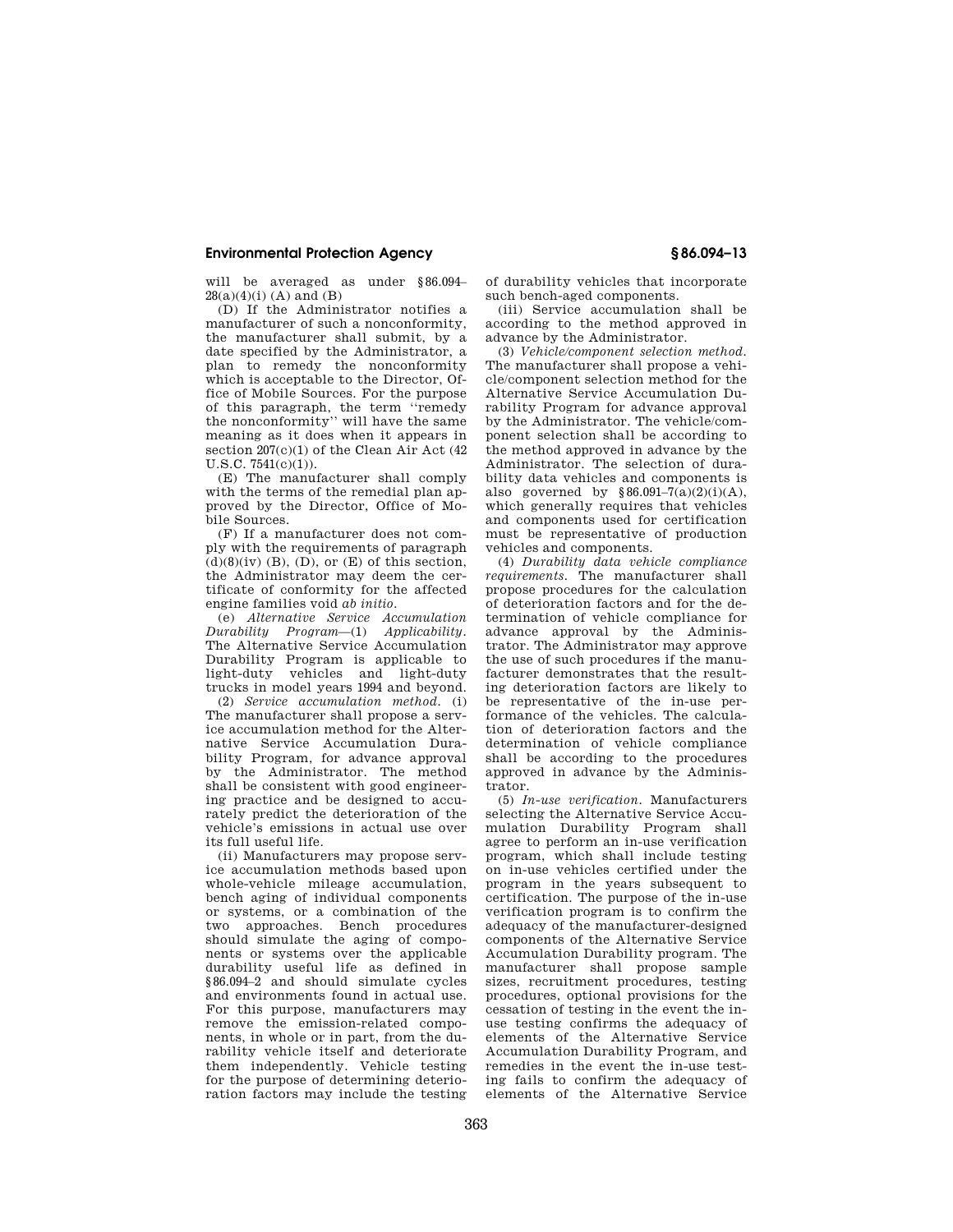Accumulation Durability program. These and other elements of in-use verification are subject to advance approval by the Administrator.

(6) *Optional element: Carryover and carryacross.* Manufacturers selecting the Alternative Service Accumulation Durability Program may petition the Administrator for the conditional use of carryover or carryacross mileage accumulation data according to the provisions of §86.094–24(f). If use of carryover or carryacross data is approved, deterioration factors are determined by the method described in paragraph (e)(4) of this section.

(7) *Data reporting requirements.* (i) Data reporting requirements for the Alternative Service Accumulation Durability Program are contained in  $\S$ §86.094–21, 86.094–23(b)(1)(i), and 86.094–  $26(a)(6)(ii)$  and  $(a)(7)$ .

(ii) In addition to the reporting of deterioration factors determined under paragraph (e)(4) of this section, the manufacturer shall provide reliability data that shows to the Administrator's satisfaction that all emission-related components are designed to operate properly for the durability useful life of the vehicles in actual use (or such shorter intervals as permitted in section §86.094–25).

(8) *Additional requirements.* (i) The manufacturer shall consolidate the approved versions for each of the required elements of the Alternative Service Accumulation Durability Program into a written agreement that documents the details of the program and the manufacturer's responsibilities. The manufacturer shall submit this agreement for approval by the Administrator as part of the application for certification.

(ii) The manufacturer may amend the written agreement entered into pursuant to paragraph  $(e)(8)(i)$  of this section so long as the manufacturer demonstrates to the satisfaction of the Administrator that the proposed amendments to the agreement improve upon the in-use verification portion of the existing agreement. Such amendment to the Alternative Service Accumulation Durability Program agreement is subject to the prior approval of the Administrator.

**§ 86.094–13 40 CFR Ch. I (7–1–10 Edition)** 

(iii) The certification requirements described in  $§86.094-30(a)(14)$  are applicable.

(f) *Standard Self-Approval Durability Program*—(1) *Applicability.* The Standard Self-Approval Durability Program is applicable to light-duty trucks in the 1994 and beyond model years.

(2) *Service accumulation method.* The manufacturer shall determine the form and extent of service accumulation used in the Standard Self-Approval Durability Program, according to the provisions of  $$86.094-26(b)(2)$ . The method shall be consistent with good engineering practice and be designed to evaluate the mechanisms that are expected to cause deterioration of the vehicle's emissions over its full useful life.

(3) *Vehicle/component selection method.*  The manufacturer shall determine the vehicle/component selection method for use in the Standard Self-Approval Durability Program according to the provisions of §86.094–24(c)(2). Manufacturers shall select the vehicles, engines, subsystems, or components for each engine-system so that their emissions deterioration characteristics may be expected to represent those of in-use vehicles, based on good engineering judgment. The selection of durability data vehicles or components is also governed by  $§86.091-7(a)(2)(A)$ , which generally requires that vehicles and components used for certification must be representative of production vehicles and components.

(4) *Durability data vehicle compliance requirements.* Durability data vehicle compliance requirements for the Standard Self-approval Durability Program are contained in §86.094–28(b). These include the method of calculating deterioration factors and related requirements

(5) *In-use verification.* The Standard Self-Approval Durability Program includes no requirement for manufacturer testing of in-use vehicles subsequent to certification.

(6) *Data reporting requirements.* Data reporting requirements for the Standard Self-Approval Durability Program are contained in §§86.094–21, 86.094–  $23(b)(1)(ii)$ , and  $86.094-26(d)$ .